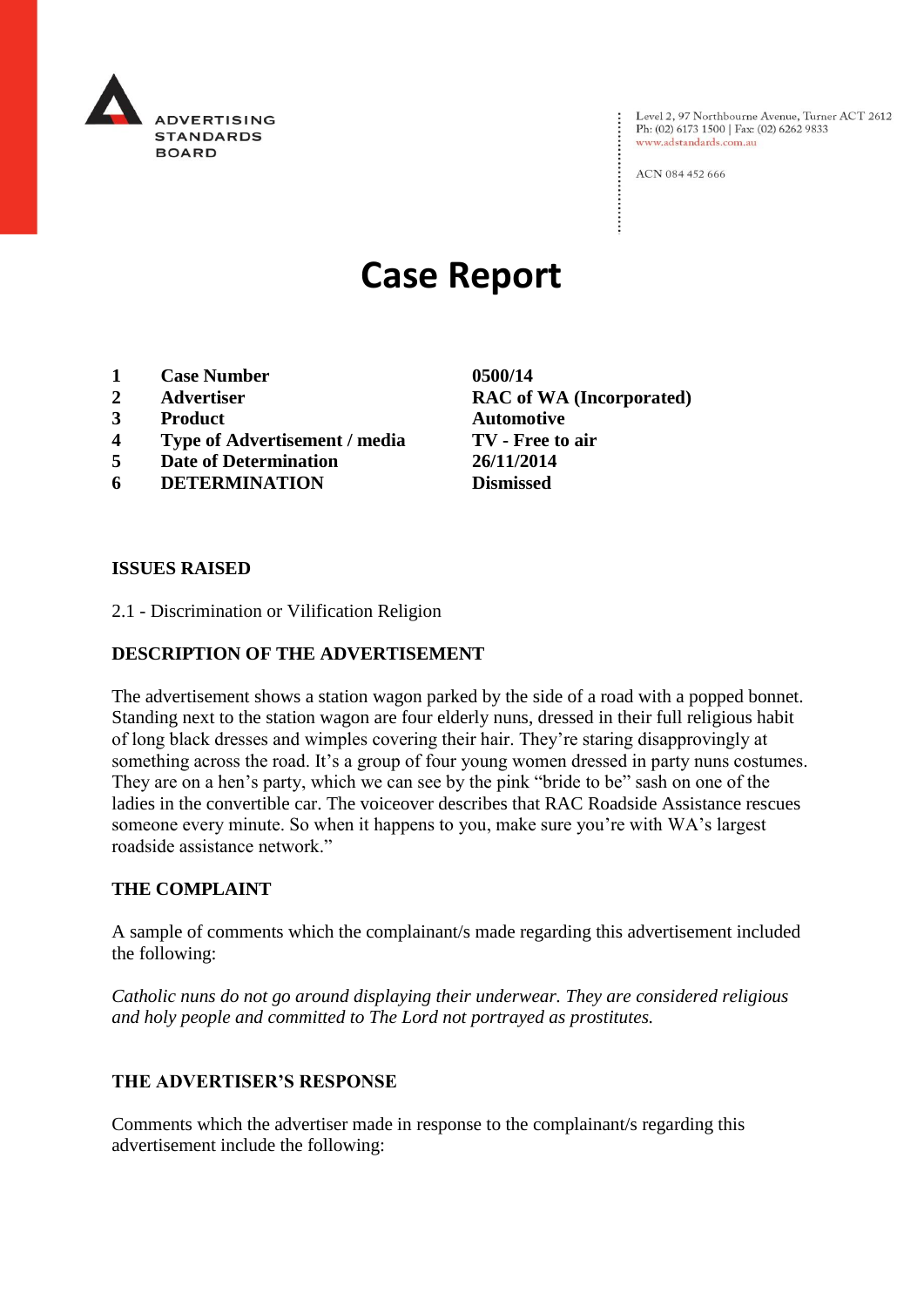*Section 2.1 of the Advertiser Code of Ethics – Discrimination or vilification – "Advertising or Marketing Communications shall not portray people or depict material in a way which discriminates against or vilifies a person or section of the community on account of race, ethnicity, nationality, gender, age, sexual preference, religion, disability, mental illness or political belief"*

*The advertisement portrays two groups of people - real nuns and women dressed as nuns on a hen's night. The real nuns depicted in the ad are dressed in full religious habit, of ankle length dresses with long sleeves, high necks and wimples. At no point are the nuns shown displaying underwear. Care was taken to ensure an accurate and respectful portrayal of 'real nuns' during production of the advertisement, and RAC and JWT Perth consulted with Our Lady of the Missions in Maylands, Western Australia, in relation to both the script and the costumes.*

*The ladies within the convertible vehicle are clearly portrayed as friends on a hen's night, not prostitutes, as evidenced by the "bride to be" sash and pink feather boas. The nuns are not depicted displaying underwear during the course of the 30 second advertisement.*

*Section 2.2 of the Advertiser Code of Ethics – Exploitative or degrading – "Advertising or marketing communications should not employ sexual appeal in a manner which is exploitative and degrading or any individual or group of people".*

*The basis of the advertisement is humour, and in no way portraying anything that could be considered by the relevant audience or even the broader audience as exploitative or degrading to any individual or group of people, specifically in relation to the nature of the complaint, nuns. In no way are the nuns in this advertisement depicted as anything other than conservative and dignified, strongly evidenced by their attire.*

*In relation to the other group of ladies on the hen's night, only one lady is visible full length as the rest are seated within the vehicle, and is wearing a fancy dress costume.*

*Section 2.3 of the Advertiser Code of Ethics – Violence – "Advertising or Marketing Communications shall not present or portray violence unless it is justifiable in the context or the product or service advertised"*

*There is no portrayal of violence within this advertisement.*

*Section 2.4 – Sex, sexuality and nudity – "Advertising or Marketing Communications shall treat sex, sexuality and nudity with sensitivity to the relevant audience"*

*There is no nudity or sex within this advertisement. The limited degree of sexuality which is hinted at with the lady at the front of the broken down convertible is offset by her high neckline top, long sleeves, and the humour around her pulling down the bottom of her dress as she knows it is too short.*

*Section 2.5 – Language – "Advertising or Marketing Communications shall only use language which is appropriate in the circumstances (including appropriate for the relevant audience and medium). Strong or obscene language shall be avoided.*

*There is no obscene language within this advertisement.*

*Section 2.6 – Health and Safety – Advertising or Marketing Communications shall not depict material contrary to the Prevailing Community Standards on health and safety.*

*Prior to filming of this advertisement, a full safety risk assessment was undertaken, and during filming, due care was taken to follow standard breakdown safety protocol, with all people portrayed as RAC members at a safe distance off the road and either in the vehicle or on the sidewalk. The RAC Patrolman also approaches the breakdown at a controlled safe speed, with hazard lights on and indicates to pull over in an appropriate manner.*

*We have taken the comments made within the complaint on board, and will incorporate this feedback into future advertising planning and campaigns.*